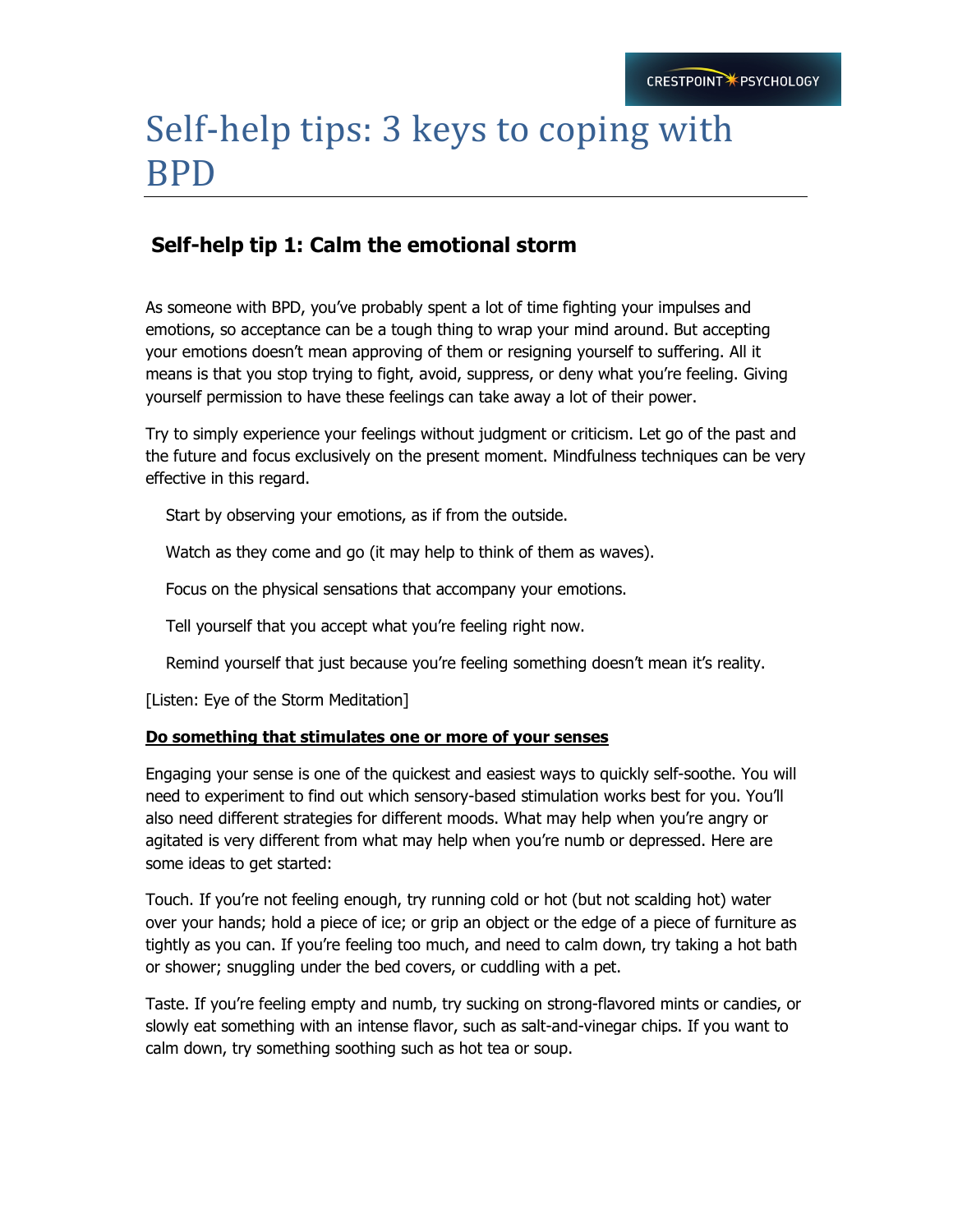Smell. Light a candle, smell the flowers, try aromatherapy, spritz your favorite perfume, or whip up something in the kitchen that smells good. You may find that you respond best to strong smells, such as citrus, spices, and incense.

Sight. Focus on an image that captures your attention. This can be something in your immediate environment (a great view, a beautiful flower arrangement, a favorite painting or photo) or something in your imagination that you visualize.

Sound. Try listening to loud music, ringing a buzzer, or blowing a whistle when you need a jolt. To calm down, turn on soothing music or listen to the soothing sounds of nature, such as wind, birds, or the ocean. A sound machine works well if you can't hear the real thing.

#### **Reduce your emotional vulnerability**

You're more likely to experience negative emotions when you're run down and under stress. That's why it's very important to take care of your physical and mental well-being.

Take care of yourself by:

 Avoid mood-altering drugs Eating a balanced, nutritious diet Getting plenty of quality sleep Exercising regularly Minimizing stress Practicing relaxation techniques

## **Tip 2: Learn to control impulsivity and tolerate distress**

The calming techniques discussed above can help you relax when you're starting to become derailed by stress. But what do you do when you're feeling overwhelmed by difficult feelings? This is where the impulsivity of borderline personality disorder (BPD) comes in. In the heat of the moment, you're so desperate for relief that you'll do anything, including things you know you shouldn't—such as cutting, reckless sex, dangerous driving, and binge drinking. It may even feel like you don't have a choice.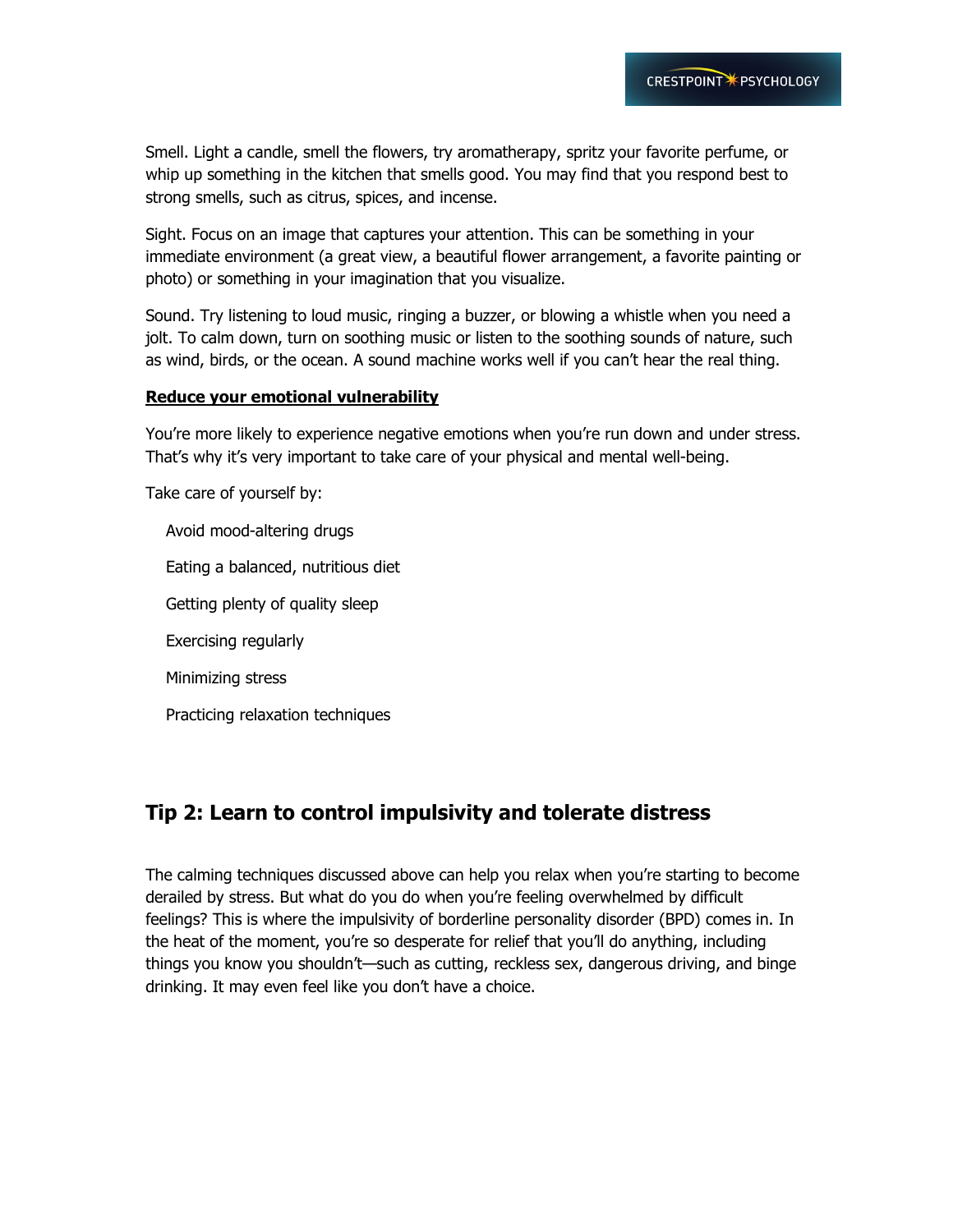#### **Moving from being out of control of your behavior to being in control**

It's important to recognize that these impulsive behaviors serve a purpose. They're coping mechanisms for dealing with distress. They make you feel better, even if just for a brief moment. But the long-term costs are extremely high.

Regaining control of your behavior starts with learning to tolerate distress. It's the key to changing the destructive patterns of BPD. The ability to tolerate distress will help you press pause when you have the urge to act out. Instead of reacting to difficult emotions with selfdestructive behaviors, you will learn to ride them out while remaining in control of the experience.

For a step-by-step, self-guided program that will teach you how to ride the "wild horse" of overwhelming feelings, check out our free Emotional Intelligence Toolkit. The toolkit teaches you how to:

get in touch with your emotions

live with emotional intensity

manage unpleasant or threatening feelings

stay calm and focused even in upsetting situations

The toolkit will teach you how to tolerate distress, but it doesn't stop there. It will also teach you how to move from being emotionally shut down to experiencing your emotions fully. This allows you to experience the full range of positive emotions such as joy, peace, and fulfillment that are also cut off when you attempt to avoid negative feelings.

#### **A grounding exercise to help you pause and regain control**

Once the fight-or-flight response is triggered, there is no way to "think yourself" calm. Instead of focusing on your thoughts, focus on what you're feeling in your body. The following grounding exercise is a simple, quick way to put the brakes on impulsivity, calm down, and regain control. It can make a big difference in just a few short minutes.

#### **Find a quiet spot and sit in a comfortable position.**

Focus on what you're experiencing in your body. Feel the surface you're sitting on. Feel your feet on the floor. Feel your hands in your lap.

Concentrate on your breathing, taking slow, deep breaths. Breathe in slowly. Pause for a count of three. Then slowly breathe out, once more pausing for a count of three. Continue to do this for several minutes.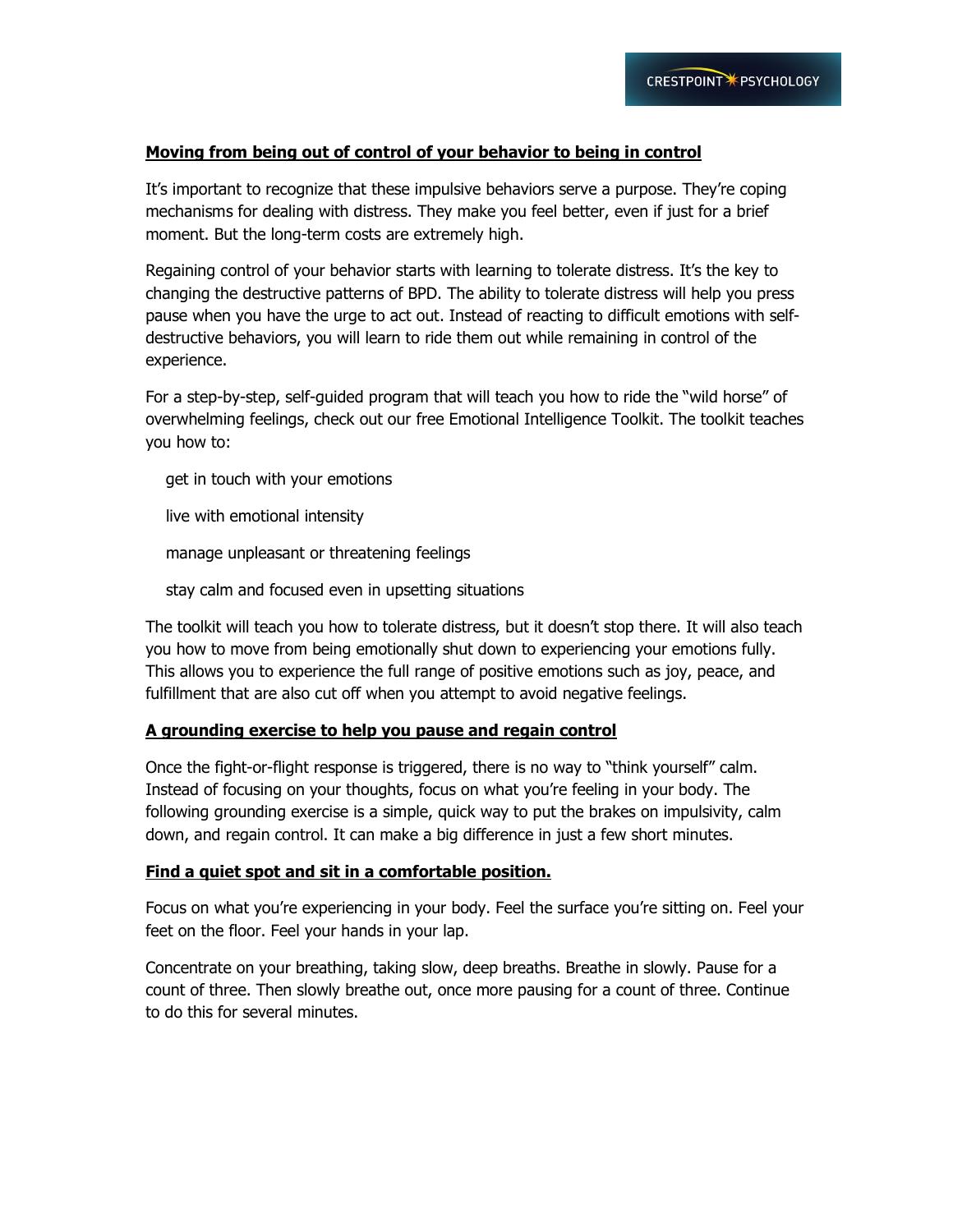#### **In case of emergency, distract yourself**

If your attempts to calm down aren't working and you're starting to feel overwhelmed by destructive urges, distracting yourself may help. All you need is something to capture your focus long enough for the negative impulse to go away. Anything that draws your attention can work, but distraction is most effective when the activity is also soothing. In addition to the sensory-based strategies mentioned previously, here are some things you might try:

Watch TV. Choose something that's the opposite of what you're feeling: a comedy, if you're feeling sad, or something relaxing if you're angry or agitated.

Do something you enjoy that keeps you busy. This could be anything: gardening, painting, playing an instrument, knitting, reading a book, playing a computer game, or doing a Sudoku or word puzzle.

Throw yourself into work. You can also distract yourself with chores and errands: cleaning your house, doing yard work, going grocery shopping, grooming your pet, or doing the laundry.

Get active. Vigorous exercise is a healthy way to get your adrenaline pumping and let off steam. If you're feeling stressed, you may want to try more relaxing activities such as yoga or a walk around your neighborhood.

Call a friend. Talking to someone you trust can be a quick and highly effective way to distract yourself, feel better, and gain some perspective.

### **Tip 3: Improve your interpersonal skills**

If you have borderline personality disorder, you've probably struggled with maintaining stable, satisfying relationships with lovers, co-workers, and friends. This is because you have trouble stepping back and seeing things from other people's perspective. You tend to misread the thoughts and feelings of others, misunderstand how others see you, and overlook how they're affected by your behavior. It's not that you don't care, but when it comes to other people, you have a big blind spot. Recognizing your interpersonal blind spot is the first step. When you stop blaming others, you can start taking steps to improve your relationships and your social skills.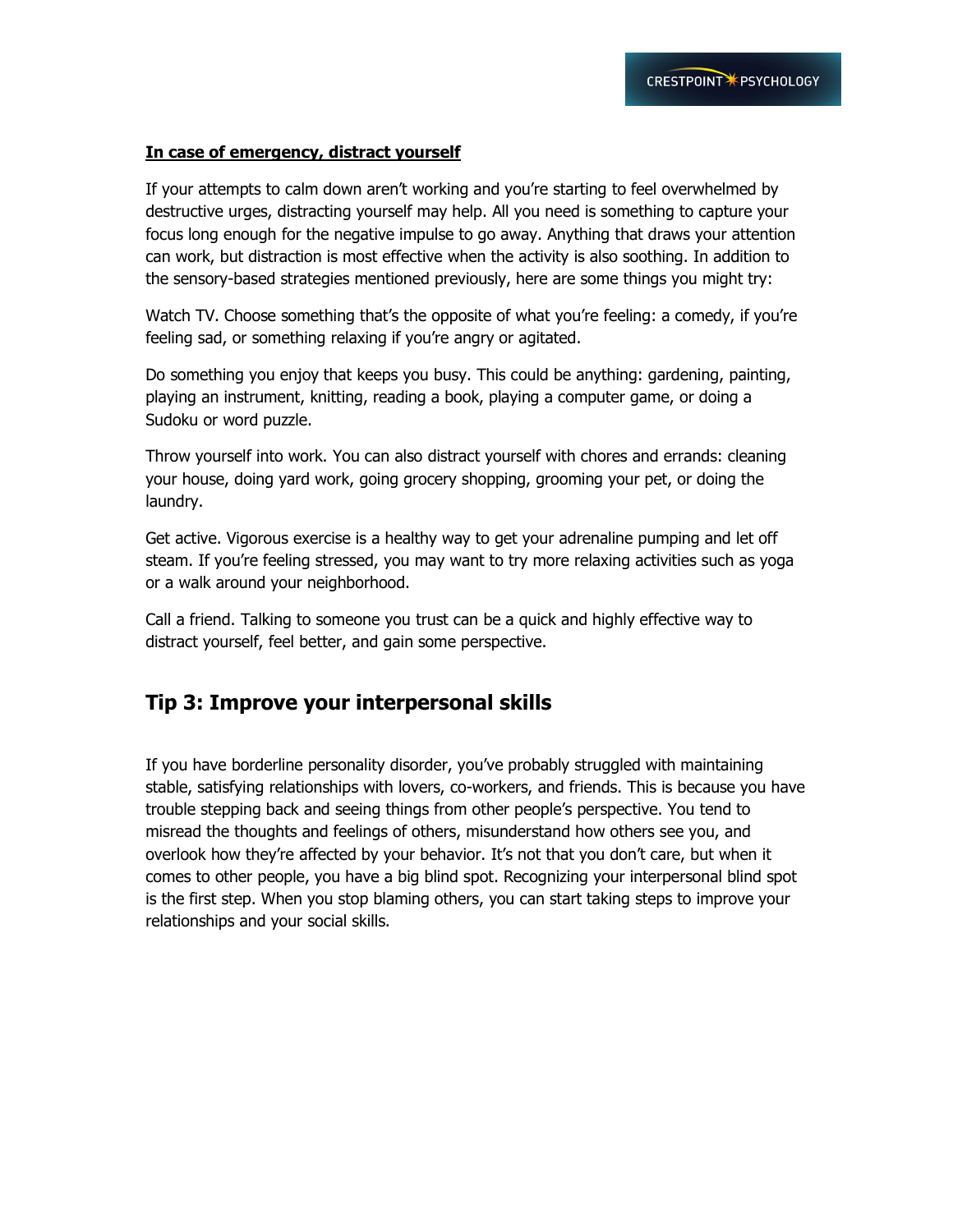#### **Check your assumptions**

When you're derailed by stress and negativity, as people with BPD often are, it's easy to misread the intentions of others. If you're aware of this tendency, check your assumptions. Remember, you're not a mind reader! Instead of jumping to (usually negative) conclusions, consider alternative motivations. As an example, let's say that your partner was abrupt with you on the phone and now you're feeling insecure and afraid they've lost interest in you. Before you act on those feelings:

Stop to consider the different possibilities. Maybe your partner is under pressure at work. Maybe he's having a stressful day. Maybe he hasn't had his coffee yet. There are many alternative explanations for his behavior.

Ask the person to clarify their intentions. One of the simplest ways to check your assumptions is to ask the other person what they're thinking or feeling. Double check what they meant by their words or actions. Instead of asking in an accusatory manner, try a softer approach: "I could be wrong, but it feels like..." or "Maybe I'm being overly sensitive, but I get the sense that…"

#### **Put a stop to projection**

Do you have a tendency to take your negative feelings and project them on to other people? Do you lash out at others when you're feeling bad about yourself? Does feedback or constructive criticism feel like a personal attack? If so, you may have a problem with projection.

To fight projection, you'll need to learn to apply the brakes—just like you did to curb your impulsive behaviors. Tune in to your emotions and the physical sensations in your body. Take note of signs of stress, such as rapid heart rate, muscle tension, sweating, nausea, or light-headedness. When you're feeling this way, you're likely to go on the attack and say something you'll regret later. Pause and take a few slow deep breaths. Then ask yourself the following three questions:

Am I upset with myself?

- Am I feeling ashamed or afraid?
- Am I worried about being abandoned?

If the answer is yes, take a conversation break. Tell the other person that you're feeling emotional and would like some time to think before discussing things further.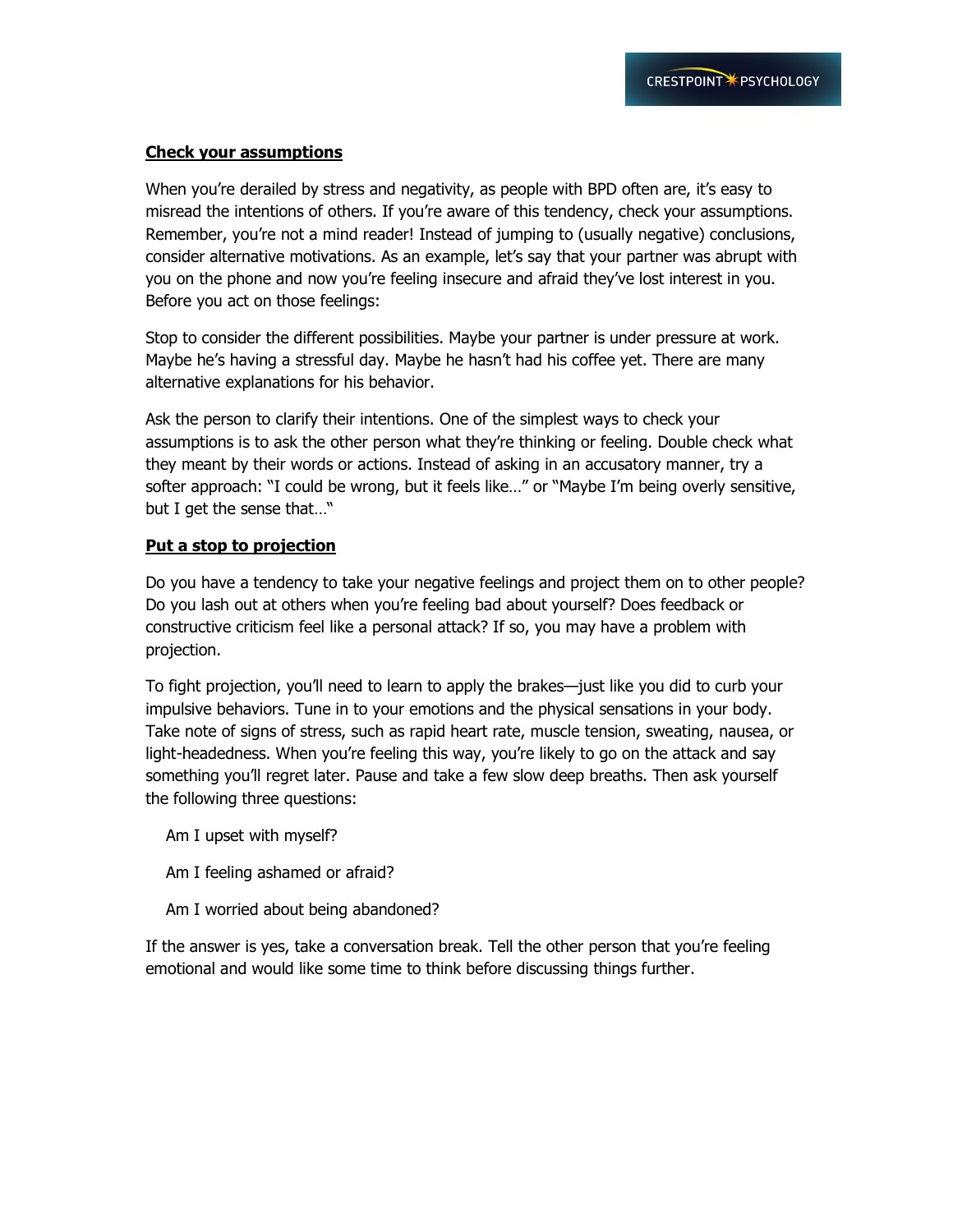#### **Take responsibility for your role**

Finally, it's important to take responsibility for the role you play in your relationships. Ask yourself how your actions might contribute to problems. How do your words and behaviors make your loved ones feel? Are you falling into the trap of seeing the other person as either all good or all bad? As you make an effort to put yourself in other people's shoes, give them the benefit of the doubt, and reduce your defensiveness, you'll start to notice a difference in the quality of your relationships.

#### **Diagnosis and treatment**

It's important to remember that you can't diagnose borderline personality disorder on your own. So if you think that you or a loved one may be suffering from BPD, it's best to seek professional help. BPD is often confused or overlaps with other conditions, so you need a mental health professional to evaluate you and make an accurate diagnosis. Try to find someone with experience diagnosing and treating BPD.

#### **The importance of finding the right therapist**

The support and guidance of a qualified therapist can make a huge difference in BPD treatment and recovery. Therapy may serve as a safe space where you can start working through your relationship and trust issues and "try on" new coping techniques.

An experienced professional will be familiar with BPD therapies such as dialectical behavior therapy (DBT) and schema-focused therapy. But while these therapies have proven to be helpful, it's not always necessary to follow a specific treatment approach. Many experts believe that weekly therapy involving education about the disorder, family support, and social and emotional skills training can treat most BPD cases.

It's important to take the time to find a therapist you feel safe with—someone who seems to get you and makes you feel accepted and understood. Take your time finding the right person. But once you do, make a commitment to therapy. You may start out thinking that your therapist is going to be your savior, only to become disillusioned and feel like they have nothing to offer. Remember that these swings from idealization to demonization are a symptom of BPD. Try to stick it out with your therapist and allow the relationship to grow. And keep in mind that change, by its very nature, is uncomfortable. If you don't ever feel uncomfortable in therapy, you're probably not progressing.